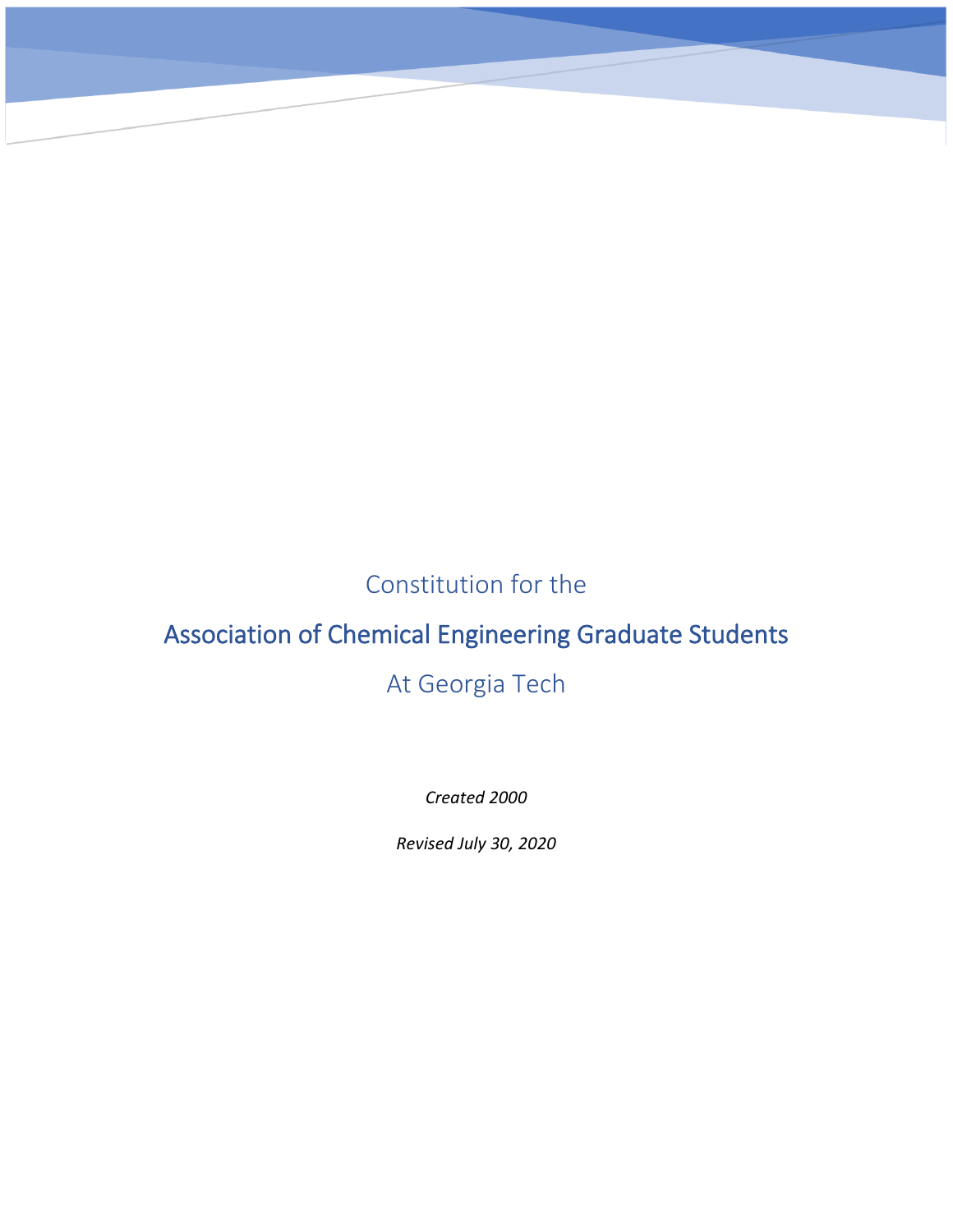# Table of Contents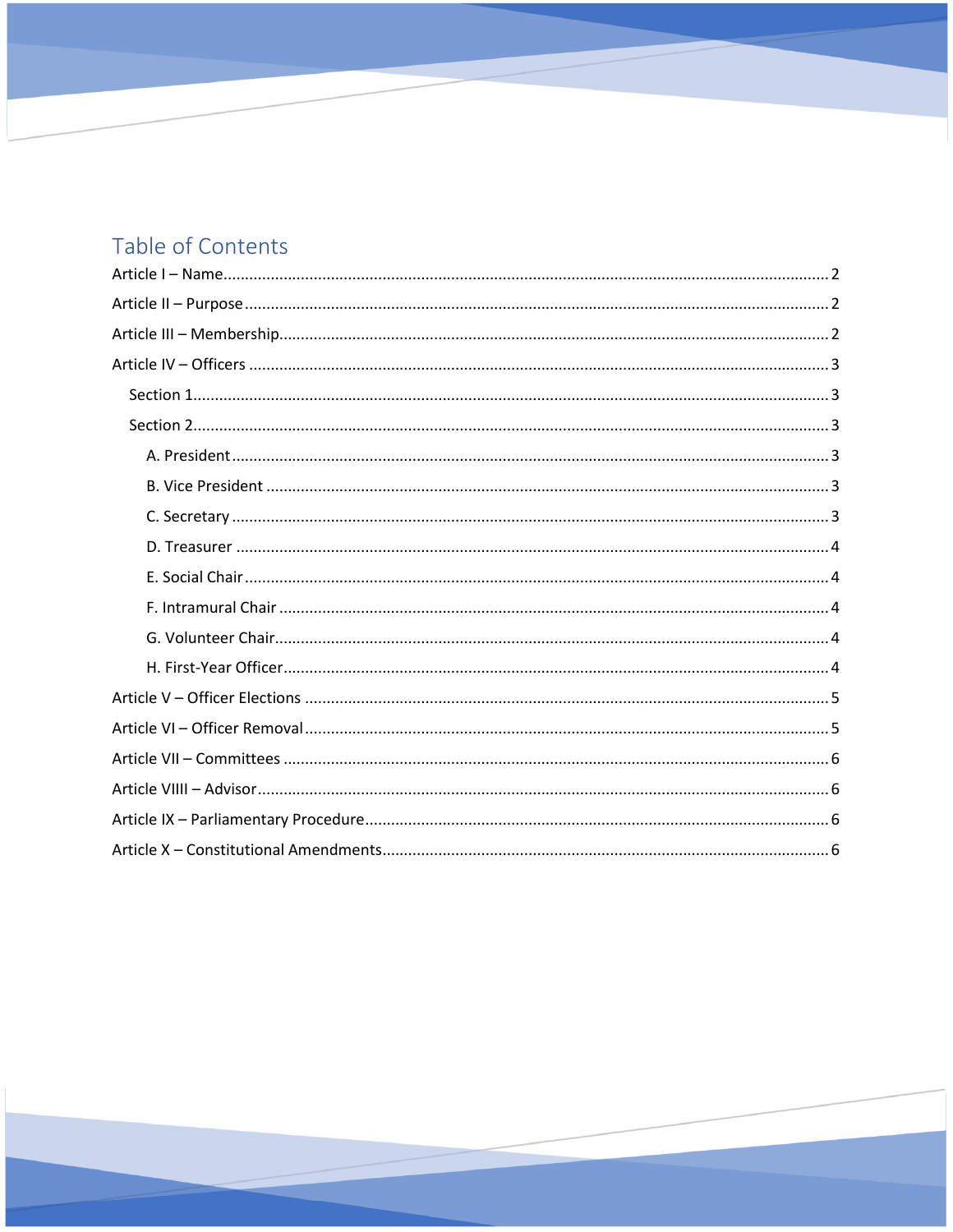### <span id="page-2-0"></span>Article I – Name

This organization will be known as the Association of Chemical Engineering Graduate Students, at Georgia Tech, hereafter referred to as AChEGS.

### <span id="page-2-1"></span>Article II – Purpose

The purpose of AChEGS is to:

A. Promote graduate student interaction with the Chemical and Biomolecular Engineering (ChBE) school directors, faculty members, staff, fellow graduate students, and industry;

B. Enhance graduate student life with academic and social activities during their time at Georgia Tech

## <span id="page-2-2"></span>Article III – Membership

A. Members of AChEGS will be open to all Georgia Tech students who meet eligibility requirements for participation in extra-curricular activities as stated in the GT and SGA policies. Only Georgia Tech students can vote or hold office.

B. Membership takes effect when they enroll or become affiliated with the ChBE graduate school, or the interested party signs the membership roster

C. Association members may be GT faculty, staff, or alumni, their spouses or domestic partners, and spouses or domestic partners of student members. Associate members may not vote or hold office.

D. There will be no maximum number of members.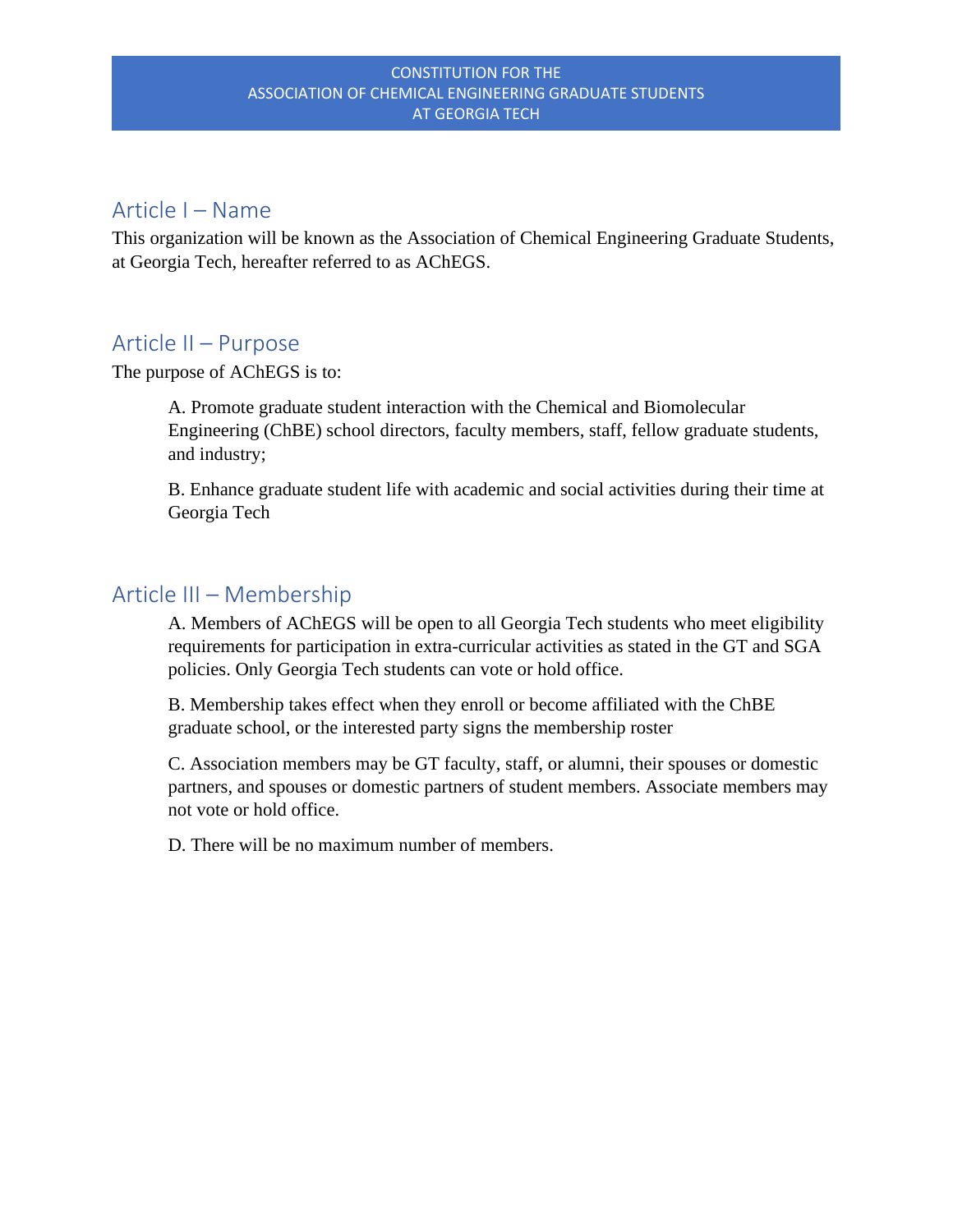# <span id="page-3-0"></span>Article IV – Officers

<span id="page-3-1"></span>Section 1. Students can only run for and hold office if they are in good standing with the Institute (academically and non-academically).

<span id="page-3-2"></span>Section 2. An Executive Board comprised of Officers will govern the activities of the organization and the specific duties of the Officers will be as follows:

#### <span id="page-3-3"></span>A. President

- 1. The President will be the executive officer of the Executive Board and will have general supervision of the affairs of the AChEGS and will preside at meetings.
- 2. The President will represent the organization at conferences, conventions and faculty or alumni meetings.
- 3. Shall appoint temporary committee chairmen when necessary
- 4. Shall serve as advisor to the Graduate Student Council representative(s)
- 5. Shall prepare and mail a new graduate student information packet
- 6. Shall interface with the department, specifically through the Graduate Studies committee and Town Hall meetings
- 7. Shall hold future officer elections
- 8. Shall plan agendas for office board meetings
- 9. Shall interface with incoming students, including but not limited to emailing a new student guide, helping with new student orientation, holding new student AChEGS seminars, and mentorship
- 10. Shall coordinate closely with the Vice President

#### <span id="page-3-4"></span>B. Vice President

- 1. Shall serve as the junior executive officer of the executive board and will act on behalf of the president in the event of his or her absence
- 2. Shall act as the association's liaison with other GT organizations
- 3. Shall be responsible for Practice Qualifying Examinations
- 4. Shall aid the president in new student orientation, new student AChEGS seminar, and mentorship

#### <span id="page-3-5"></span>C. Secretary

- 1. Shall organize meeting times and locations, record the minutes of all meetings, distribute the minutes to the members, and maintain the membership roster
- 2. Shall keep the membership informed of the activities of the association
- 3. Shall maintain and update the AChEGS webpage and Instagram
- 4. Shall update and maintain the AChEGS constitution
- 5. Shall ensure AChEGS is enrolled as a Registered Student Organization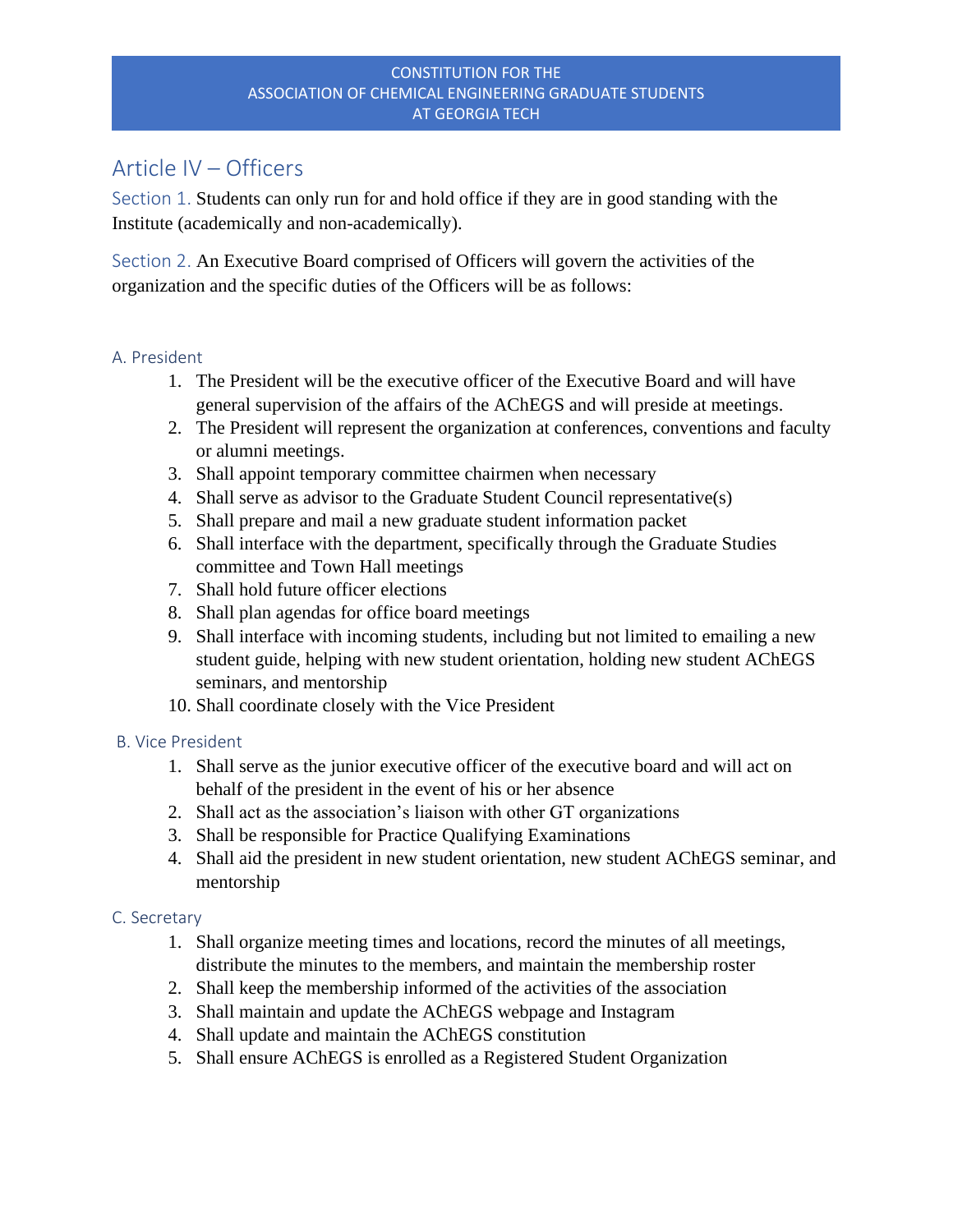#### <span id="page-4-0"></span>D. Treasurer

- 1. Will maintain records of all revenue and expenditure and ensure that generally accepted accounting procedures and monetary controls are in place.
- 2. Shall prepare a budget for the academic year

#### <span id="page-4-1"></span>E. Social Chair

- 1. Shall organize the following social events each semester, if capable
	- First-year welcome breakfast
	- TechRec Fall Kickoff
	- International Potluck
	- Monthly Social Hours
	- Football Tailgate
	- Graduate Student Appreciation Week
- 2. Shall purchase food and beverages for social events, coordinating closely with the Treasurer

#### <span id="page-4-2"></span>F. Intramural Chair

- 1. Shall organize GT intramural sports teams for AChEGS for each phase of intramural play
- 2. Shall assign team captains and ensure that everyone in the organization is given the opportunity to participate in intramural play

#### <span id="page-4-3"></span>G. Volunteer Chair

- 1. Shall organize volunteering events around the community and recruit members of AChEGS to participate, at least one per semester
- 2. Shall maintain a positive relationship of AChEGS with the community

#### <span id="page-4-4"></span>H. First-Year Officer

- 1. Shall represent the first-year class of graduate students at officer meetings and organization business meetings
- 2. Shall bring to the ChBE faculty's attention any concerns raised by the first-year class of graduate students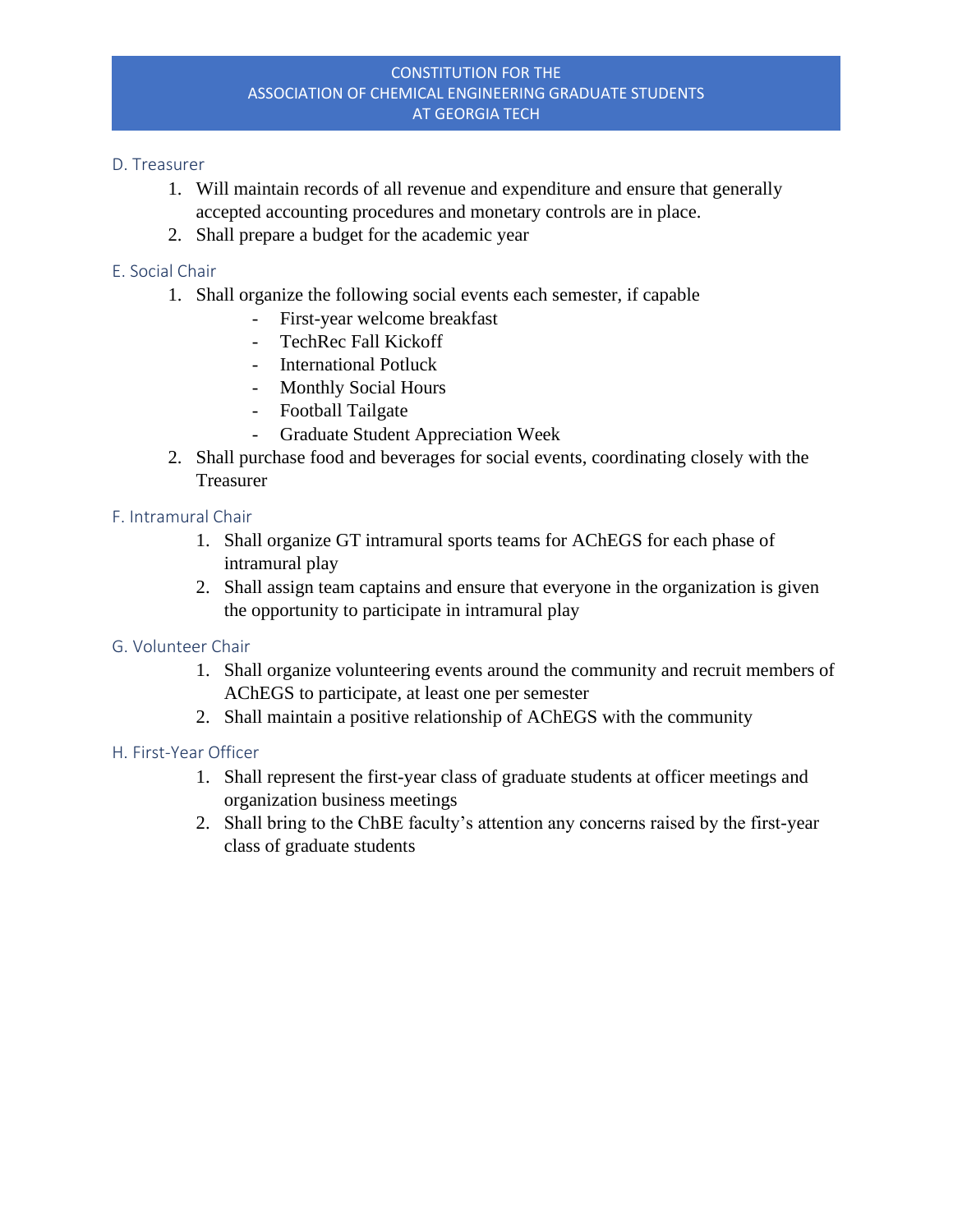## <span id="page-5-0"></span>Article V – Officer Elections

- A. The elections for officers for the forthcoming year will take place in the Spring semester no later than one month before finals.
- B. Election timeline and nomination processes must be announced to members at least two weeks prior to the election meetings.
- C. Any ChBE graduate student member of AChEGS may campaign or be nominated for any position on the Executive Board. Candidates who are nominated will be nominated at least 24 hours before the election.
- D. Elections will be held in-person, unless circumstances prove difficult. The candidate for each office receiving a majority vote of members at the elections meeting will be considered the victor. If no candidate receives a majority vote, then there will be a run-off between two candidates with the most votes. The candidate who receives the most votes will be the victor. If there is a tie, the outgoing president will make the final decision. No candidate can hold more than one position on the Executive Board.
- E. New officers take office at the last meeting of the Spring semester and remain in office until the next election.
- F. If a position remains unfilled after the elections process, the President will appoint a member to the position or reassign duties to another officer.

# <span id="page-5-1"></span>Article VI – Officer Removal

- A. If an officer fails to maintain Institute requirements as stated in the GT policies and Article IV Section 1, he or she shall resign immediately.
- B. If it is believed that an officer is not fulfilling his or her constitutional duties, then a petition requesting his or her removal must be signed by at least half of the voting membership or Executive Board and presented at a general meeting or Executive Board meeting depending on the origin of the petition. Then, upon verification of the validity of the petition, by the Advisor, and, at least two weeks but no more than four weeks from the date of submission, another meeting shall be held at which the grievance will be presented, with both sides having the opportunity to present a case.
- C. The Advisor, if appropriate, shall preside over the removal hearing. After all arguments have been heard, a secret-ballot vote shall be held. If at least two-thirds of the voting members present vote for removal, the officer shall be removed immediately.
- D. If the President is removed or resigns, the Vice-President will take his/her place in the interim until the next election cycle. All other officers will be nominated by the membership and voted on in accordance with Article V at the next meeting. In this case, the victor will take office immediately following election and will fulfill the term of the officer that he or she is replacing.